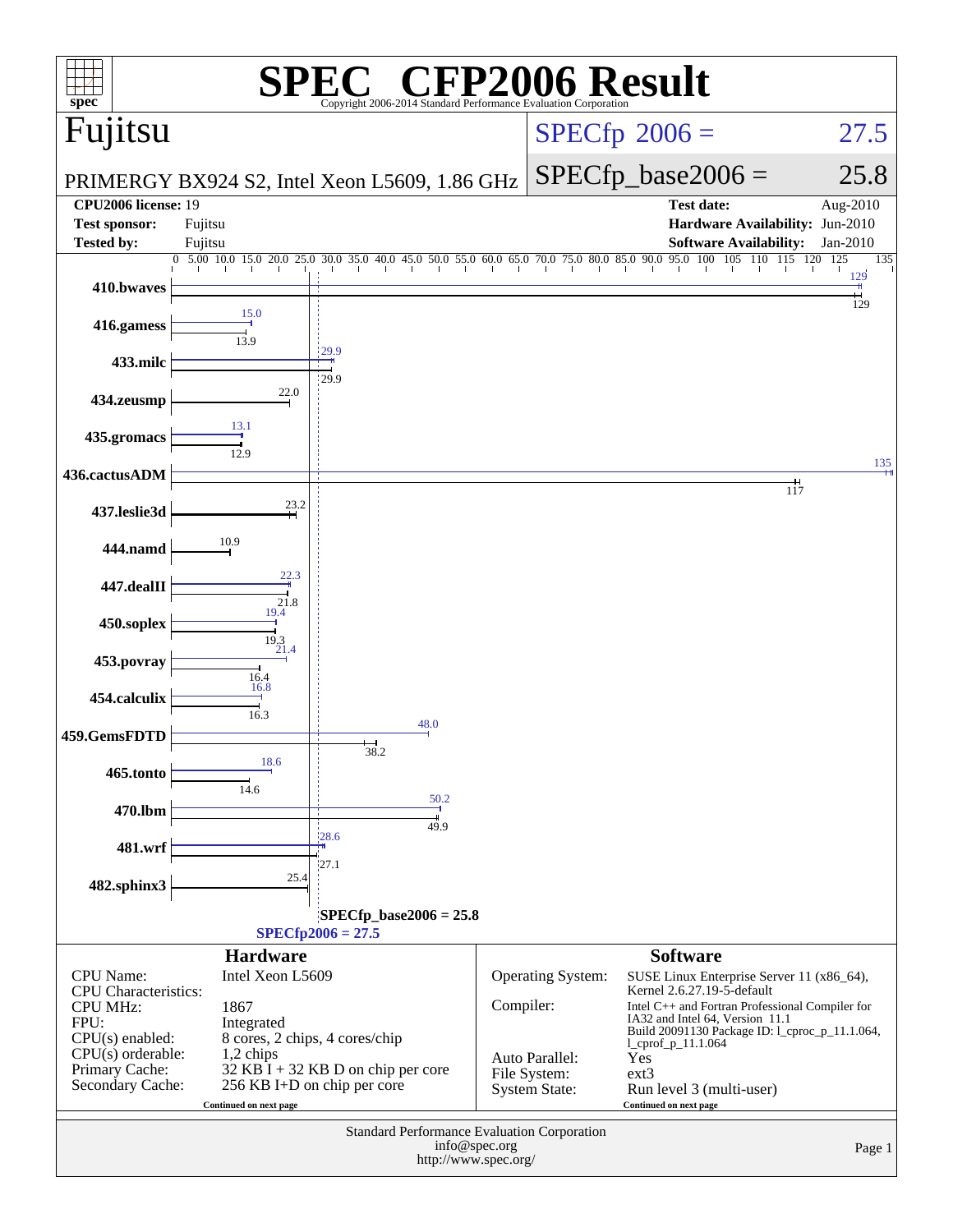| <b>SPEC CFP2006 Result</b><br>$\blacksquare$<br>Copyright 2006-2014 Standard Performance Evaluation Corporation<br>spec <sup>®</sup>                         |                |              |                               |                                             |                |                                                                                           |                      |              |                               |                               |                |              |
|--------------------------------------------------------------------------------------------------------------------------------------------------------------|----------------|--------------|-------------------------------|---------------------------------------------|----------------|-------------------------------------------------------------------------------------------|----------------------|--------------|-------------------------------|-------------------------------|----------------|--------------|
| Fujitsu                                                                                                                                                      |                |              |                               |                                             |                | $SPECfp2006 =$<br>27.5                                                                    |                      |              |                               |                               |                |              |
| PRIMERGY BX924 S2, Intel Xeon L5609, 1.86 GHz                                                                                                                |                |              |                               |                                             |                |                                                                                           | $SPECfp\_base2006 =$ |              |                               |                               | 25.8           |              |
| CPU2006 license: 19<br><b>Test date:</b><br>Aug-2010                                                                                                         |                |              |                               |                                             |                |                                                                                           |                      |              |                               |                               |                |              |
| <b>Test sponsor:</b><br>Fujitsu                                                                                                                              |                |              |                               | <b>Hardware Availability:</b><br>$Jun-2010$ |                |                                                                                           |                      |              |                               |                               |                |              |
| <b>Tested by:</b>                                                                                                                                            | Fujitsu        |              |                               |                                             |                |                                                                                           |                      |              |                               | <b>Software Availability:</b> |                | $Jan-2010$   |
| L3 Cache:<br>12 MB I+D on chip per chip<br>Other Cache:<br>None<br>Memory:<br>48 GB (12x4 GB PC3-10600R, 2 rank, CL9-9-9, ECC,<br>see add'l detail in notes) |                |              |                               |                                             |                | <b>Base Pointers:</b><br>64-bit<br>Peak Pointers:<br>32/64-bit<br>Other Software:<br>None |                      |              |                               |                               |                |              |
| Disk Subsystem:<br>1 x SATA, 160 GB, 5400 RPM<br>Other Hardware:<br>None                                                                                     |                |              |                               |                                             |                |                                                                                           |                      |              |                               |                               |                |              |
| <b>Results Table</b>                                                                                                                                         |                |              |                               |                                             |                |                                                                                           |                      |              |                               |                               |                |              |
| <b>Benchmark</b>                                                                                                                                             | <b>Seconds</b> | <b>Ratio</b> | <b>Base</b><br><b>Seconds</b> | Ratio                                       | <b>Seconds</b> | <b>Ratio</b>                                                                              | <b>Seconds</b>       | <b>Ratio</b> | <b>Peak</b><br><b>Seconds</b> | <b>Ratio</b>                  | <b>Seconds</b> | <b>Ratio</b> |
| 410.bwayes                                                                                                                                                   | 106            | 128          | 105                           | 129                                         | 105            | 129                                                                                       | 106                  | 129          | 105                           | 129                           | 106            | 129          |
| $416$ .gamess                                                                                                                                                | 1406           | 13.9         | 1410                          | 13.9                                        | 1407           | 13.9                                                                                      | 1308                 | <b>15.0</b>  | 1303                          | 15.0                          | 1314           | 14.9         |
| 433.milc                                                                                                                                                     | 307            | 29.9         | 307                           | 29.9                                        | 308            | 29.8                                                                                      | 303                  | 30.3         | 307                           | 29.9                          | 307            | 29.9         |
| $434$ . zeusmp                                                                                                                                               | 414            | 22.0         | 414                           | 22.0                                        | 414            | 22.0                                                                                      | 414                  | 22.0         | 414                           | 22.0                          | 414            | 22.0         |
| 435.gromacs                                                                                                                                                  | 552            | 12.9         | 545                           | 13.1                                        | 554            | 12.9                                                                                      | 546                  | 13.1         | 550                           | 13.0                          | 536            | 13.3         |
| 436.cactusADM                                                                                                                                                | 102            | 117          | 102                           | 118                                         | 102            | 117                                                                                       | 88.6                 | 135          | 89.4                          | 134                           | 88.8           | 135          |
| 437.leslie3d                                                                                                                                                 | 404            | 23.3         | 427                           | 22.0                                        | 405            | 23.2                                                                                      | 404                  | 23.3         | 427                           | 22.0                          | 405            | 23.2         |
| 444.namd                                                                                                                                                     | 737            | 10.9         | 726                           | 11.0                                        | 737            | 10.9                                                                                      | 737                  | 10.9         | 726                           | 11.0                          | 737            | 10.9         |
| $ 447.\text{dealII}$                                                                                                                                         | 529            | 21.6         | 525                           | 21.8                                        | 525            | 21.8                                                                                      | 514                  | 22.3         | 514                           | 22.3                          | 521            | 21.9         |
| $450$ .soplex                                                                                                                                                | 428            | 19.5         | 431                           | 19.3                                        | 433            | 19.3                                                                                      | 430                  | 19.4         | 429                           | <b>19.4</b>                   | 426            | 19.6         |
| $ 453$ . povray                                                                                                                                              | 325            | 16.4         | 323                           | 16.5                                        | 325            | 16.4                                                                                      | 248                  | 21.4         | 248                           | 21.4                          | 249            | 21.4         |
| 454.calculix                                                                                                                                                 | 504            | 16.4         | 506                           | 16.3                                        | 505            | 16.3                                                                                      | 492                  | 16.8         | 492                           | <b>16.8</b>                   | 492            | 16.8         |
| 459.GemsFDTD                                                                                                                                                 | 278            | 38.2         | 294                           | 36.1                                        | 277            | 38.3                                                                                      | <u>221</u>           | 48.0         | 221                           | 48.0                          | 221            | 48.0         |
| $ 465$ .tonto                                                                                                                                                | 675            | 14.6         | 675                           | 14.6                                        | 676            | 14.6                                                                                      | 528                  | 18.6         | 528                           | 18.6                          | 529            | 18.6         |

[482.sphinx3](http://www.spec.org/auto/cpu2006/Docs/482.sphinx3.html) 765 25.5 768 25.4 **[767](http://www.spec.org/auto/cpu2006/Docs/result-fields.html#Median) [25.4](http://www.spec.org/auto/cpu2006/Docs/result-fields.html#Median)** 765 25.5 768 25.4 **[767](http://www.spec.org/auto/cpu2006/Docs/result-fields.html#Median) [25.4](http://www.spec.org/auto/cpu2006/Docs/result-fields.html#Median)** Results appear in the [order in which they were run.](http://www.spec.org/auto/cpu2006/Docs/result-fields.html#RunOrder) Bold underlined text [indicates a median measurement.](http://www.spec.org/auto/cpu2006/Docs/result-fields.html#Median)

[470.lbm](http://www.spec.org/auto/cpu2006/Docs/470.lbm.html) 275 49.9 **[276](http://www.spec.org/auto/cpu2006/Docs/result-fields.html#Median) [49.9](http://www.spec.org/auto/cpu2006/Docs/result-fields.html#Median)** 277 49.6 274 50.2 **[274](http://www.spec.org/auto/cpu2006/Docs/result-fields.html#Median) [50.2](http://www.spec.org/auto/cpu2006/Docs/result-fields.html#Median)** 273 50.3 [481.wrf](http://www.spec.org/auto/cpu2006/Docs/481.wrf.html) 413 27.1 **[412](http://www.spec.org/auto/cpu2006/Docs/result-fields.html#Median) [27.1](http://www.spec.org/auto/cpu2006/Docs/result-fields.html#Median)** 412 27.1 390 28.6 396 28.2 **[391](http://www.spec.org/auto/cpu2006/Docs/result-fields.html#Median) [28.6](http://www.spec.org/auto/cpu2006/Docs/result-fields.html#Median)**

#### **[Operating System Notes](http://www.spec.org/auto/cpu2006/Docs/result-fields.html#OperatingSystemNotes)**

'ulimit -s unlimited' was used to set the stacksize to unlimited prior to run

#### **[Platform Notes](http://www.spec.org/auto/cpu2006/Docs/result-fields.html#PlatformNotes)**

 The system automatically configures the memory to run at 1067 MHz. BIOS configuration: Data Reuse Optimization = Disable

#### **[General Notes](http://www.spec.org/auto/cpu2006/Docs/result-fields.html#GeneralNotes)**

 OMP\_NUM\_THREADS set to number of cores KMP\_AFFINITY set to granularity=fine,scatter KMP\_STACKSIZE set to 200M

Continued on next page

Standard Performance Evaluation Corporation [info@spec.org](mailto:info@spec.org) <http://www.spec.org/>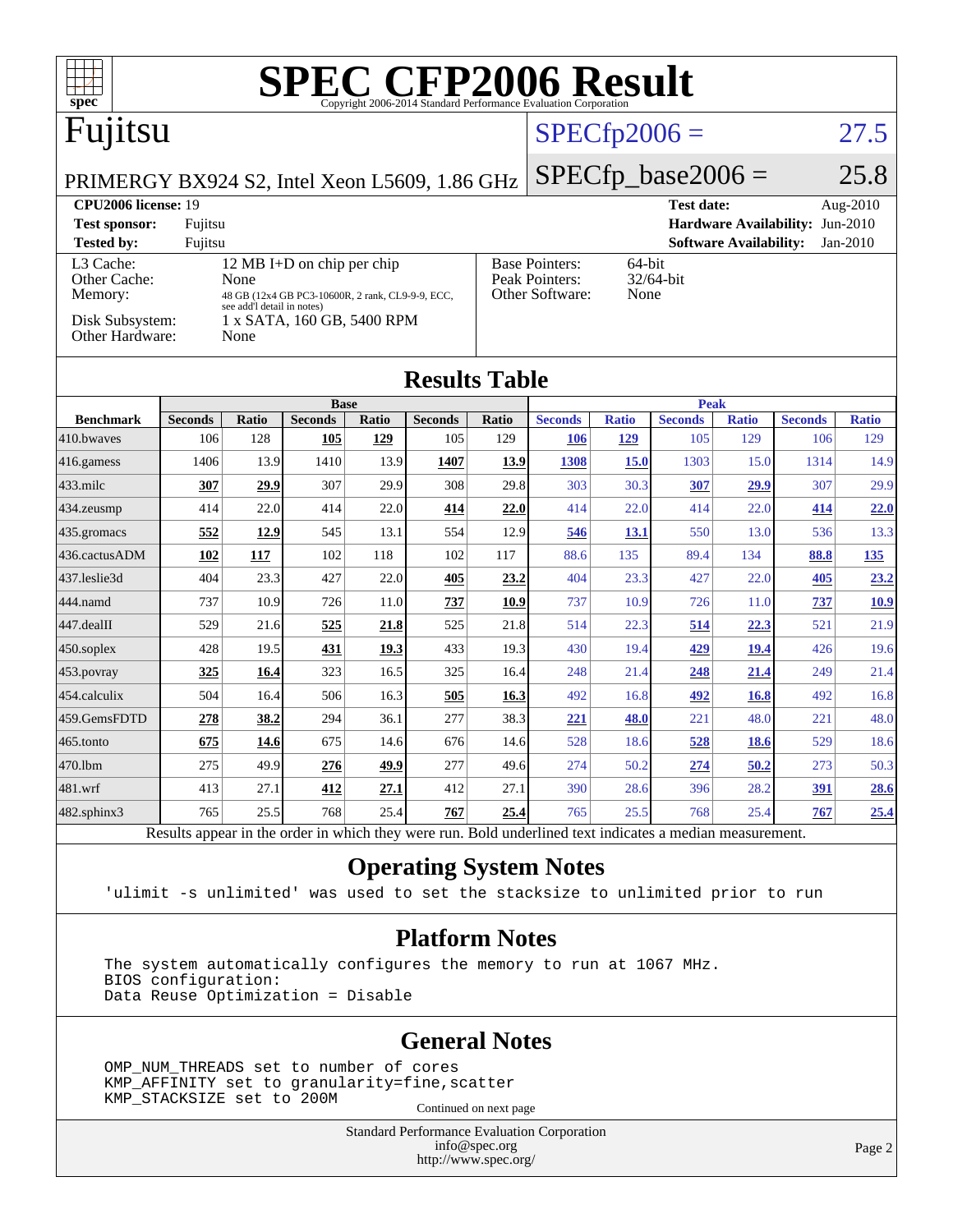

# **[SPEC CFP2006 Result](http://www.spec.org/auto/cpu2006/Docs/result-fields.html#SPECCFP2006Result)**

# Fujitsu

 $SPECfp2006 = 27.5$  $SPECfp2006 = 27.5$ 

PRIMERGY BX924 S2, Intel Xeon L5609, 1.86 GHz  $SPECTp\_base2006 = 25.8$ 

**[CPU2006 license:](http://www.spec.org/auto/cpu2006/Docs/result-fields.html#CPU2006license)** 19 **[Test date:](http://www.spec.org/auto/cpu2006/Docs/result-fields.html#Testdate)** Aug-2010 **[Test sponsor:](http://www.spec.org/auto/cpu2006/Docs/result-fields.html#Testsponsor)** Fujitsu **[Hardware Availability:](http://www.spec.org/auto/cpu2006/Docs/result-fields.html#HardwareAvailability)** Jun-2010 **[Tested by:](http://www.spec.org/auto/cpu2006/Docs/result-fields.html#Testedby)** Fujitsu **[Software Availability:](http://www.spec.org/auto/cpu2006/Docs/result-fields.html#SoftwareAvailability)** Jan-2010

#### **[General Notes \(Continued\)](http://www.spec.org/auto/cpu2006/Docs/result-fields.html#GeneralNotes)**

 Binaries were compiled on SLES 10 with Binutils 2.18.50.0.7.20080502 For information about Fujitsu please visit: <http://www.fujitsu.com>

# **[Base Compiler Invocation](http://www.spec.org/auto/cpu2006/Docs/result-fields.html#BaseCompilerInvocation)**

[C benchmarks](http://www.spec.org/auto/cpu2006/Docs/result-fields.html#Cbenchmarks):

 $\text{icc}$   $-\text{m64}$ [C++ benchmarks:](http://www.spec.org/auto/cpu2006/Docs/result-fields.html#CXXbenchmarks)

[icpc -m64](http://www.spec.org/cpu2006/results/res2010q3/cpu2006-20100813-12870.flags.html#user_CXXbase_intel_icpc_64bit_bedb90c1146cab66620883ef4f41a67e)

[Fortran benchmarks](http://www.spec.org/auto/cpu2006/Docs/result-fields.html#Fortranbenchmarks): [ifort -m64](http://www.spec.org/cpu2006/results/res2010q3/cpu2006-20100813-12870.flags.html#user_FCbase_intel_ifort_64bit_ee9d0fb25645d0210d97eb0527dcc06e)

[Benchmarks using both Fortran and C](http://www.spec.org/auto/cpu2006/Docs/result-fields.html#BenchmarksusingbothFortranandC): [icc -m64](http://www.spec.org/cpu2006/results/res2010q3/cpu2006-20100813-12870.flags.html#user_CC_FCbase_intel_icc_64bit_0b7121f5ab7cfabee23d88897260401c) [ifort -m64](http://www.spec.org/cpu2006/results/res2010q3/cpu2006-20100813-12870.flags.html#user_CC_FCbase_intel_ifort_64bit_ee9d0fb25645d0210d97eb0527dcc06e)

### **[Base Portability Flags](http://www.spec.org/auto/cpu2006/Docs/result-fields.html#BasePortabilityFlags)**

| 410.bwaves: -DSPEC CPU LP64                  |                                                                |
|----------------------------------------------|----------------------------------------------------------------|
| 416.gamess: -DSPEC_CPU_LP64                  |                                                                |
| 433.milc: -DSPEC CPU LP64                    |                                                                |
| 434.zeusmp: -DSPEC_CPU_LP64                  |                                                                |
| 435.gromacs: -DSPEC_CPU_LP64 -nofor_main     |                                                                |
| 436.cactusADM: - DSPEC CPU LP64 - nofor main |                                                                |
| 437.leslie3d: -DSPEC CPU LP64                |                                                                |
| 444.namd: -DSPEC CPU LP64                    |                                                                |
| 447.dealII: -DSPEC CPU LP64                  |                                                                |
| 450.soplex: -DSPEC_CPU_LP64                  |                                                                |
| 453.povray: -DSPEC_CPU_LP64                  |                                                                |
| 454.calculix: - DSPEC CPU LP64 - nofor main  |                                                                |
| 459. GemsFDTD: - DSPEC CPU LP64              |                                                                |
| 465.tonto: - DSPEC CPU LP64                  |                                                                |
| 470.1bm: -DSPEC CPU LP64                     |                                                                |
|                                              | 481.wrf: -DSPEC CPU_LP64 -DSPEC_CPU_CASE_FLAG -DSPEC_CPU_LINUX |
| 482.sphinx3: -DSPEC_CPU_LP64                 |                                                                |

### **[Base Optimization Flags](http://www.spec.org/auto/cpu2006/Docs/result-fields.html#BaseOptimizationFlags)**

[C benchmarks](http://www.spec.org/auto/cpu2006/Docs/result-fields.html#Cbenchmarks): [-xSSE4.2](http://www.spec.org/cpu2006/results/res2010q3/cpu2006-20100813-12870.flags.html#user_CCbase_f-xSSE42_f91528193cf0b216347adb8b939d4107) [-ipo](http://www.spec.org/cpu2006/results/res2010q3/cpu2006-20100813-12870.flags.html#user_CCbase_f-ipo) [-O3](http://www.spec.org/cpu2006/results/res2010q3/cpu2006-20100813-12870.flags.html#user_CCbase_f-O3) [-no-prec-div](http://www.spec.org/cpu2006/results/res2010q3/cpu2006-20100813-12870.flags.html#user_CCbase_f-no-prec-div) [-static](http://www.spec.org/cpu2006/results/res2010q3/cpu2006-20100813-12870.flags.html#user_CCbase_f-static) [-parallel](http://www.spec.org/cpu2006/results/res2010q3/cpu2006-20100813-12870.flags.html#user_CCbase_f-parallel) [-opt-prefetch](http://www.spec.org/cpu2006/results/res2010q3/cpu2006-20100813-12870.flags.html#user_CCbase_f-opt-prefetch)

[C++ benchmarks:](http://www.spec.org/auto/cpu2006/Docs/result-fields.html#CXXbenchmarks)

[-xSSE4.2](http://www.spec.org/cpu2006/results/res2010q3/cpu2006-20100813-12870.flags.html#user_CXXbase_f-xSSE42_f91528193cf0b216347adb8b939d4107) [-ipo](http://www.spec.org/cpu2006/results/res2010q3/cpu2006-20100813-12870.flags.html#user_CXXbase_f-ipo) [-O3](http://www.spec.org/cpu2006/results/res2010q3/cpu2006-20100813-12870.flags.html#user_CXXbase_f-O3) [-no-prec-div](http://www.spec.org/cpu2006/results/res2010q3/cpu2006-20100813-12870.flags.html#user_CXXbase_f-no-prec-div) [-static](http://www.spec.org/cpu2006/results/res2010q3/cpu2006-20100813-12870.flags.html#user_CXXbase_f-static) [-parallel](http://www.spec.org/cpu2006/results/res2010q3/cpu2006-20100813-12870.flags.html#user_CXXbase_f-parallel) [-opt-prefetch](http://www.spec.org/cpu2006/results/res2010q3/cpu2006-20100813-12870.flags.html#user_CXXbase_f-opt-prefetch)

Continued on next page

Standard Performance Evaluation Corporation [info@spec.org](mailto:info@spec.org) <http://www.spec.org/>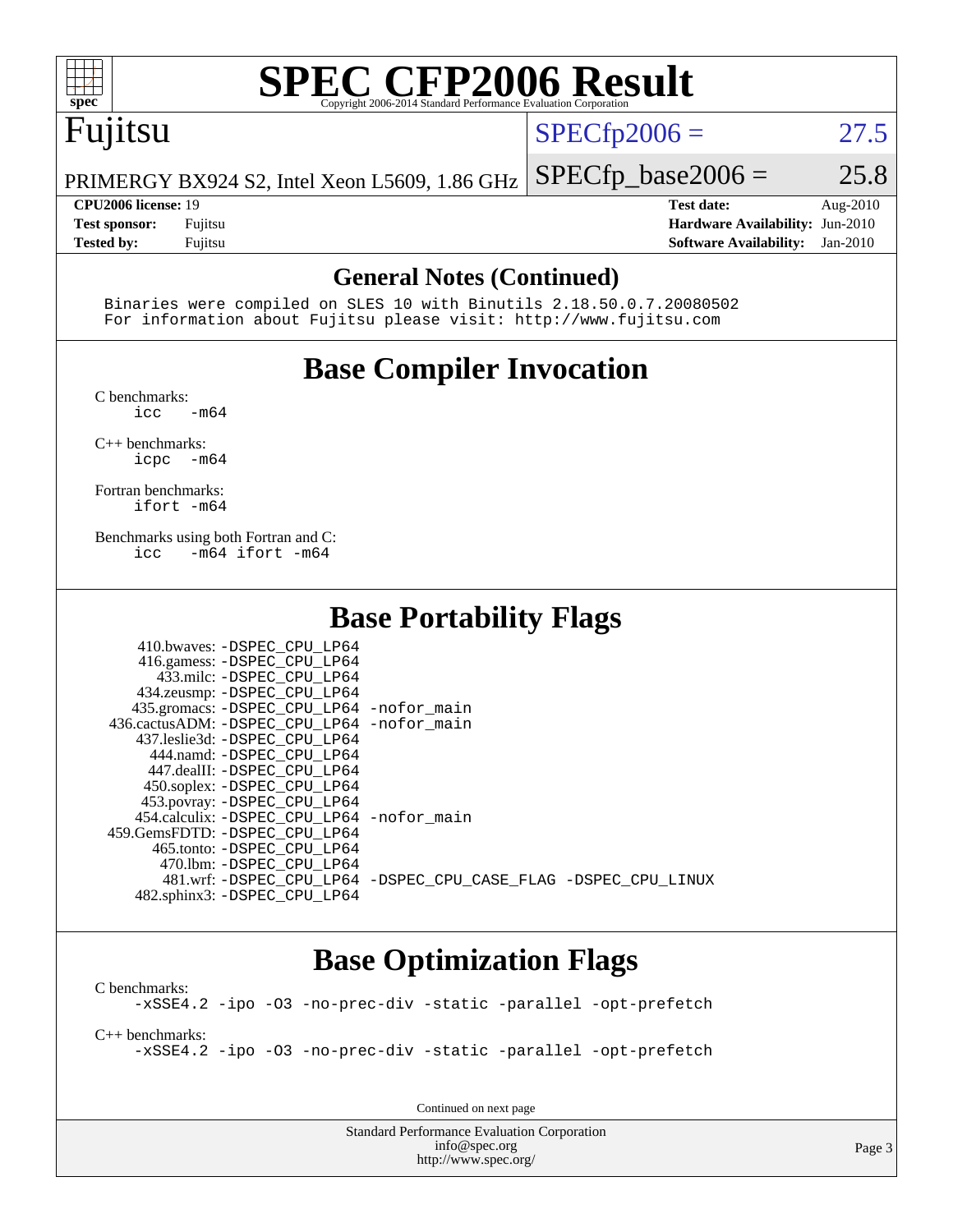

# **[SPEC CFP2006 Result](http://www.spec.org/auto/cpu2006/Docs/result-fields.html#SPECCFP2006Result)**

Fujitsu

 $SPECTp2006 = 27.5$ 

PRIMERGY BX924 S2, Intel Xeon L5609, 1.86 GHz  $SPECTp\_base2006 = 25.8$ 

**[CPU2006 license:](http://www.spec.org/auto/cpu2006/Docs/result-fields.html#CPU2006license)** 19 **[Test date:](http://www.spec.org/auto/cpu2006/Docs/result-fields.html#Testdate)** Aug-2010 **[Test sponsor:](http://www.spec.org/auto/cpu2006/Docs/result-fields.html#Testsponsor)** Fujitsu **[Hardware Availability:](http://www.spec.org/auto/cpu2006/Docs/result-fields.html#HardwareAvailability)** Jun-2010 **[Tested by:](http://www.spec.org/auto/cpu2006/Docs/result-fields.html#Testedby)** Fujitsu **[Software Availability:](http://www.spec.org/auto/cpu2006/Docs/result-fields.html#SoftwareAvailability)** Jan-2010

# **[Base Optimization Flags \(Continued\)](http://www.spec.org/auto/cpu2006/Docs/result-fields.html#BaseOptimizationFlags)**

[Fortran benchmarks](http://www.spec.org/auto/cpu2006/Docs/result-fields.html#Fortranbenchmarks): [-xSSE4.2](http://www.spec.org/cpu2006/results/res2010q3/cpu2006-20100813-12870.flags.html#user_FCbase_f-xSSE42_f91528193cf0b216347adb8b939d4107) [-ipo](http://www.spec.org/cpu2006/results/res2010q3/cpu2006-20100813-12870.flags.html#user_FCbase_f-ipo) [-O3](http://www.spec.org/cpu2006/results/res2010q3/cpu2006-20100813-12870.flags.html#user_FCbase_f-O3) [-no-prec-div](http://www.spec.org/cpu2006/results/res2010q3/cpu2006-20100813-12870.flags.html#user_FCbase_f-no-prec-div) [-static](http://www.spec.org/cpu2006/results/res2010q3/cpu2006-20100813-12870.flags.html#user_FCbase_f-static) [-parallel](http://www.spec.org/cpu2006/results/res2010q3/cpu2006-20100813-12870.flags.html#user_FCbase_f-parallel) [-opt-prefetch](http://www.spec.org/cpu2006/results/res2010q3/cpu2006-20100813-12870.flags.html#user_FCbase_f-opt-prefetch)

[Benchmarks using both Fortran and C](http://www.spec.org/auto/cpu2006/Docs/result-fields.html#BenchmarksusingbothFortranandC): [-xSSE4.2](http://www.spec.org/cpu2006/results/res2010q3/cpu2006-20100813-12870.flags.html#user_CC_FCbase_f-xSSE42_f91528193cf0b216347adb8b939d4107) [-ipo](http://www.spec.org/cpu2006/results/res2010q3/cpu2006-20100813-12870.flags.html#user_CC_FCbase_f-ipo) [-O3](http://www.spec.org/cpu2006/results/res2010q3/cpu2006-20100813-12870.flags.html#user_CC_FCbase_f-O3) [-no-prec-div](http://www.spec.org/cpu2006/results/res2010q3/cpu2006-20100813-12870.flags.html#user_CC_FCbase_f-no-prec-div) [-static](http://www.spec.org/cpu2006/results/res2010q3/cpu2006-20100813-12870.flags.html#user_CC_FCbase_f-static) [-parallel](http://www.spec.org/cpu2006/results/res2010q3/cpu2006-20100813-12870.flags.html#user_CC_FCbase_f-parallel) [-opt-prefetch](http://www.spec.org/cpu2006/results/res2010q3/cpu2006-20100813-12870.flags.html#user_CC_FCbase_f-opt-prefetch)

**[Peak Compiler Invocation](http://www.spec.org/auto/cpu2006/Docs/result-fields.html#PeakCompilerInvocation)**

[C benchmarks](http://www.spec.org/auto/cpu2006/Docs/result-fields.html#Cbenchmarks):  $icc$   $-m64$ 

[C++ benchmarks:](http://www.spec.org/auto/cpu2006/Docs/result-fields.html#CXXbenchmarks) [icpc -m64](http://www.spec.org/cpu2006/results/res2010q3/cpu2006-20100813-12870.flags.html#user_CXXpeak_intel_icpc_64bit_bedb90c1146cab66620883ef4f41a67e)

[Fortran benchmarks](http://www.spec.org/auto/cpu2006/Docs/result-fields.html#Fortranbenchmarks): [ifort -m64](http://www.spec.org/cpu2006/results/res2010q3/cpu2006-20100813-12870.flags.html#user_FCpeak_intel_ifort_64bit_ee9d0fb25645d0210d97eb0527dcc06e)

[Benchmarks using both Fortran and C](http://www.spec.org/auto/cpu2006/Docs/result-fields.html#BenchmarksusingbothFortranandC): [icc -m64](http://www.spec.org/cpu2006/results/res2010q3/cpu2006-20100813-12870.flags.html#user_CC_FCpeak_intel_icc_64bit_0b7121f5ab7cfabee23d88897260401c) [ifort -m64](http://www.spec.org/cpu2006/results/res2010q3/cpu2006-20100813-12870.flags.html#user_CC_FCpeak_intel_ifort_64bit_ee9d0fb25645d0210d97eb0527dcc06e)

**[Peak Portability Flags](http://www.spec.org/auto/cpu2006/Docs/result-fields.html#PeakPortabilityFlags)**

Same as Base Portability Flags

## **[Peak Optimization Flags](http://www.spec.org/auto/cpu2006/Docs/result-fields.html#PeakOptimizationFlags)**

[C benchmarks](http://www.spec.org/auto/cpu2006/Docs/result-fields.html#Cbenchmarks):

 $433 \text{.}$ milc:  $-xSSE4$ .  $2(pass 2)$  - $prof-gen(pass 1)$  - $ipo(pass 2)$  [-O3](http://www.spec.org/cpu2006/results/res2010q3/cpu2006-20100813-12870.flags.html#user_peakPASS2_CFLAGSPASS2_LDFLAGS433_milc_f-O3) $(pass 2)$ [-no-prec-div](http://www.spec.org/cpu2006/results/res2010q3/cpu2006-20100813-12870.flags.html#user_peakPASS2_CFLAGSPASS2_LDFLAGS433_milc_f-no-prec-div)(pass 2) [-static](http://www.spec.org/cpu2006/results/res2010q3/cpu2006-20100813-12870.flags.html#user_peakPASS2_CFLAGSPASS2_LDFLAGS433_milc_f-static)(pass 2) [-prof-use](http://www.spec.org/cpu2006/results/res2010q3/cpu2006-20100813-12870.flags.html#user_peakPASS2_CFLAGSPASS2_LDFLAGS433_milc_prof_use_bccf7792157ff70d64e32fe3e1250b55)(pass 2) [-ansi-alias](http://www.spec.org/cpu2006/results/res2010q3/cpu2006-20100813-12870.flags.html#user_peakOPTIMIZE433_milc_f-ansi-alias) 470.lbm: [-xSSE4.2](http://www.spec.org/cpu2006/results/res2010q3/cpu2006-20100813-12870.flags.html#user_peakPASS2_CFLAGSPASS2_LDFLAGS470_lbm_f-xSSE42_f91528193cf0b216347adb8b939d4107)(pass 2) [-prof-gen](http://www.spec.org/cpu2006/results/res2010q3/cpu2006-20100813-12870.flags.html#user_peakPASS1_CFLAGSPASS1_LDFLAGS470_lbm_prof_gen_e43856698f6ca7b7e442dfd80e94a8fc)(pass 1) [-ipo](http://www.spec.org/cpu2006/results/res2010q3/cpu2006-20100813-12870.flags.html#user_peakPASS2_CFLAGSPASS2_LDFLAGS470_lbm_f-ipo)(pass 2) [-O3](http://www.spec.org/cpu2006/results/res2010q3/cpu2006-20100813-12870.flags.html#user_peakPASS2_CFLAGSPASS2_LDFLAGS470_lbm_f-O3)(pass 2) [-no-prec-div](http://www.spec.org/cpu2006/results/res2010q3/cpu2006-20100813-12870.flags.html#user_peakPASS2_CFLAGSPASS2_LDFLAGS470_lbm_f-no-prec-div)(pass 2) [-static](http://www.spec.org/cpu2006/results/res2010q3/cpu2006-20100813-12870.flags.html#user_peakPASS2_CFLAGSPASS2_LDFLAGS470_lbm_f-static)(pass 2) [-prof-use](http://www.spec.org/cpu2006/results/res2010q3/cpu2006-20100813-12870.flags.html#user_peakPASS2_CFLAGSPASS2_LDFLAGS470_lbm_prof_use_bccf7792157ff70d64e32fe3e1250b55)(pass 2) [-parallel](http://www.spec.org/cpu2006/results/res2010q3/cpu2006-20100813-12870.flags.html#user_peakOPTIMIZE470_lbm_f-parallel) [-ansi-alias](http://www.spec.org/cpu2006/results/res2010q3/cpu2006-20100813-12870.flags.html#user_peakOPTIMIZE470_lbm_f-ansi-alias) [-auto-ilp32](http://www.spec.org/cpu2006/results/res2010q3/cpu2006-20100813-12870.flags.html#user_peakCOPTIMIZE470_lbm_f-auto-ilp32)  $482$ .sphinx3: basepeak = yes [C++ benchmarks:](http://www.spec.org/auto/cpu2006/Docs/result-fields.html#CXXbenchmarks) 444.namd: basepeak = yes 447.dealII: [-xSSE4.2](http://www.spec.org/cpu2006/results/res2010q3/cpu2006-20100813-12870.flags.html#user_peakPASS2_CXXFLAGSPASS2_LDFLAGS447_dealII_f-xSSE42_f91528193cf0b216347adb8b939d4107)(pass 2) [-prof-gen](http://www.spec.org/cpu2006/results/res2010q3/cpu2006-20100813-12870.flags.html#user_peakPASS1_CXXFLAGSPASS1_LDFLAGS447_dealII_prof_gen_e43856698f6ca7b7e442dfd80e94a8fc)(pass 1) [-ipo](http://www.spec.org/cpu2006/results/res2010q3/cpu2006-20100813-12870.flags.html#user_peakPASS2_CXXFLAGSPASS2_LDFLAGS447_dealII_f-ipo)(pass 2) [-O3](http://www.spec.org/cpu2006/results/res2010q3/cpu2006-20100813-12870.flags.html#user_peakPASS2_CXXFLAGSPASS2_LDFLAGS447_dealII_f-O3)(pass 2) [-no-prec-div](http://www.spec.org/cpu2006/results/res2010q3/cpu2006-20100813-12870.flags.html#user_peakPASS2_CXXFLAGSPASS2_LDFLAGS447_dealII_f-no-prec-div)(pass 2) [-static](http://www.spec.org/cpu2006/results/res2010q3/cpu2006-20100813-12870.flags.html#user_peakPASS2_CXXFLAGSPASS2_LDFLAGS447_dealII_f-static)(pass 2) [-prof-use](http://www.spec.org/cpu2006/results/res2010q3/cpu2006-20100813-12870.flags.html#user_peakPASS2_CXXFLAGSPASS2_LDFLAGS447_dealII_prof_use_bccf7792157ff70d64e32fe3e1250b55)(pass 2)

[-unroll2](http://www.spec.org/cpu2006/results/res2010q3/cpu2006-20100813-12870.flags.html#user_peakOPTIMIZE447_dealII_f-unroll_784dae83bebfb236979b41d2422d7ec2) [-ansi-alias](http://www.spec.org/cpu2006/results/res2010q3/cpu2006-20100813-12870.flags.html#user_peakOPTIMIZE447_dealII_f-ansi-alias) [-scalar-rep-](http://www.spec.org/cpu2006/results/res2010q3/cpu2006-20100813-12870.flags.html#user_peakOPTIMIZE447_dealII_f-disablescalarrep_abbcad04450fb118e4809c81d83c8a1d) [-auto-ilp32](http://www.spec.org/cpu2006/results/res2010q3/cpu2006-20100813-12870.flags.html#user_peakCXXOPTIMIZE447_dealII_f-auto-ilp32)

Continued on next page

Standard Performance Evaluation Corporation [info@spec.org](mailto:info@spec.org) <http://www.spec.org/>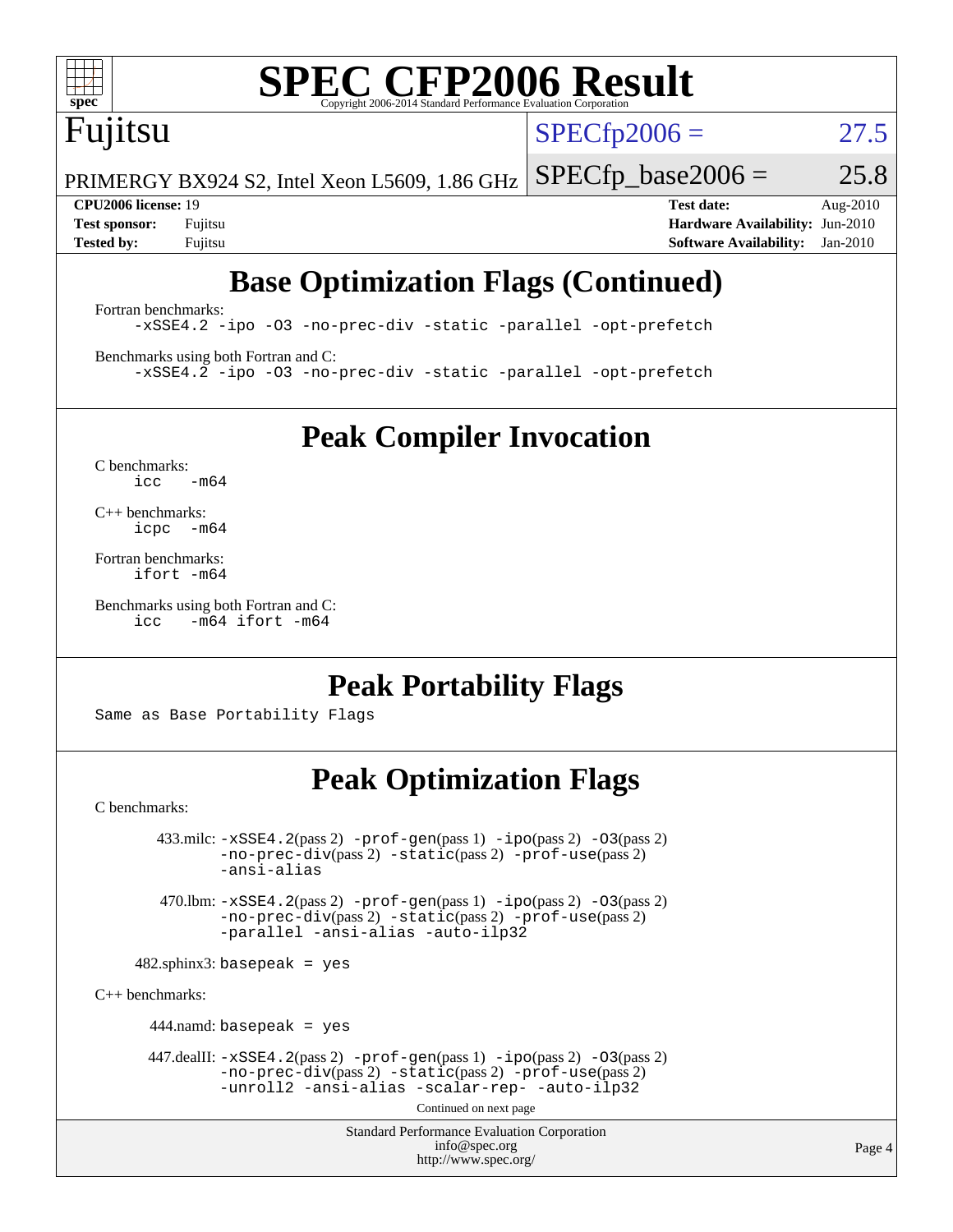| <b>SPEC CFP2006 Result</b><br>$spec^*$<br>Copyright 2006-2014 Standard Performance Evaluation Corporatio                                                                                                                      |                                                                                                                      |
|-------------------------------------------------------------------------------------------------------------------------------------------------------------------------------------------------------------------------------|----------------------------------------------------------------------------------------------------------------------|
| Fujitsu                                                                                                                                                                                                                       | $SPECfp2006 =$<br>27.5                                                                                               |
| PRIMERGY BX924 S2, Intel Xeon L5609, 1.86 GHz                                                                                                                                                                                 | $SPECfp\_base2006 =$<br>25.8                                                                                         |
| <b>CPU2006 license: 19</b><br><b>Test sponsor:</b><br>Fujitsu<br><b>Tested by:</b><br>Fujitsu                                                                                                                                 | <b>Test date:</b><br>Aug-2010<br><b>Hardware Availability: Jun-2010</b><br>Jan-2010<br><b>Software Availability:</b> |
| <b>Peak Optimization Flags (Continued)</b>                                                                                                                                                                                    |                                                                                                                      |
| $450.\text{soplex: } -x\text{SSE4}.2(\text{pass 2}) - \text{prof-gen}(pass 1) - \text{ipo}(pass 2) - 03(pass 2)$<br>$-no-prec-div(pass 2) -static(pass 2) -prof-use(pass 2)$<br>-opt-malloc-options=3 -auto-ilp32             |                                                                                                                      |
| $453.$ povray: $-xSSE4.2(pass 2)$ -prof-gen(pass 1) -ipo(pass 2) -03(pass 2)<br>-no-prec-div(pass 2) -static(pass 2) -prof-use(pass 2)<br>-unroll4 -ansi-alias                                                                |                                                                                                                      |
| Fortran benchmarks:                                                                                                                                                                                                           |                                                                                                                      |
| 410.bwaves: -xSSE4.2 -ipo -03 -no-prec-div -static -opt-prefetch<br>-parallel                                                                                                                                                 |                                                                                                                      |
| 416.gamess: $-xSSE4$ . 2(pass 2) $-prof-gen(pass 1) -ipo(pass 2) -O3(pass 2)$<br>-no-prec-div(pass 2) -static(pass 2) -prof-use(pass 2)<br>-unroll2 -Ob0 -ansi-alias -scalar-rep-                                             |                                                                                                                      |
| $434$ .zeusmp: basepeak = yes                                                                                                                                                                                                 |                                                                                                                      |
| $437$ .leslie3d: basepeak = yes                                                                                                                                                                                               |                                                                                                                      |
| $459. \text{GemsFDTD: } -x \text{SSE4}.2(\text{pass 2}) - \text{prof-gen(pass 1)} - \text{ipo(pass 2)} -03(\text{pass 2})$<br>-no-prec-div(pass 2) -static(pass 2) -prof-use(pass 2)<br>-unroll2 -Ob0 -opt-prefetch -parallel |                                                                                                                      |
| 465.tonto: -xSSE4.2(pass 2) -prof-gen(pass 1) -ipo(pass 2) -03(pass 2)<br>-no-prec-div(pass 2) -static(pass 2) -prof-use(pass 2)<br>-inline-calloc -opt-malloc-options=3 -auto -unroll4                                       |                                                                                                                      |
| Benchmarks using both Fortran and C:                                                                                                                                                                                          |                                                                                                                      |
| 435.gromacs: $-xSSE4$ . 2(pass 2) $-prof$ -gen(pass 1) $-ipo$ (pass 2) $-O3$ (pass 2)<br>-no-prec-div(pass 2) -static(pass 2) -prof-use(pass 2)<br>-opt-prefetch -auto-ilp32                                                  |                                                                                                                      |
| $436 \text{.cactus}$ ADM: $-xSSE4$ . $2(pass 2)$ -prof-gen(pass 1) -ipo(pass 2) -03(pass 2)<br>-no-prec-div(pass 2) -static(pass 2) -prof-use(pass 2)<br>-unroll2 -opt-prefetch -parallel -auto-ilp32                         |                                                                                                                      |
| 454.calculix: -xSSE4.2 -ipo -03 -no-prec-div -static -auto-ilp32                                                                                                                                                              |                                                                                                                      |
| 481.wrf: Same as 454.calculix                                                                                                                                                                                                 |                                                                                                                      |
| The flags file that was used to format this result can be browsed at<br>http://www.spec.org/cpu2006/flags/Intel-ic11.1-linux64-revE.20100330.02.html                                                                          |                                                                                                                      |